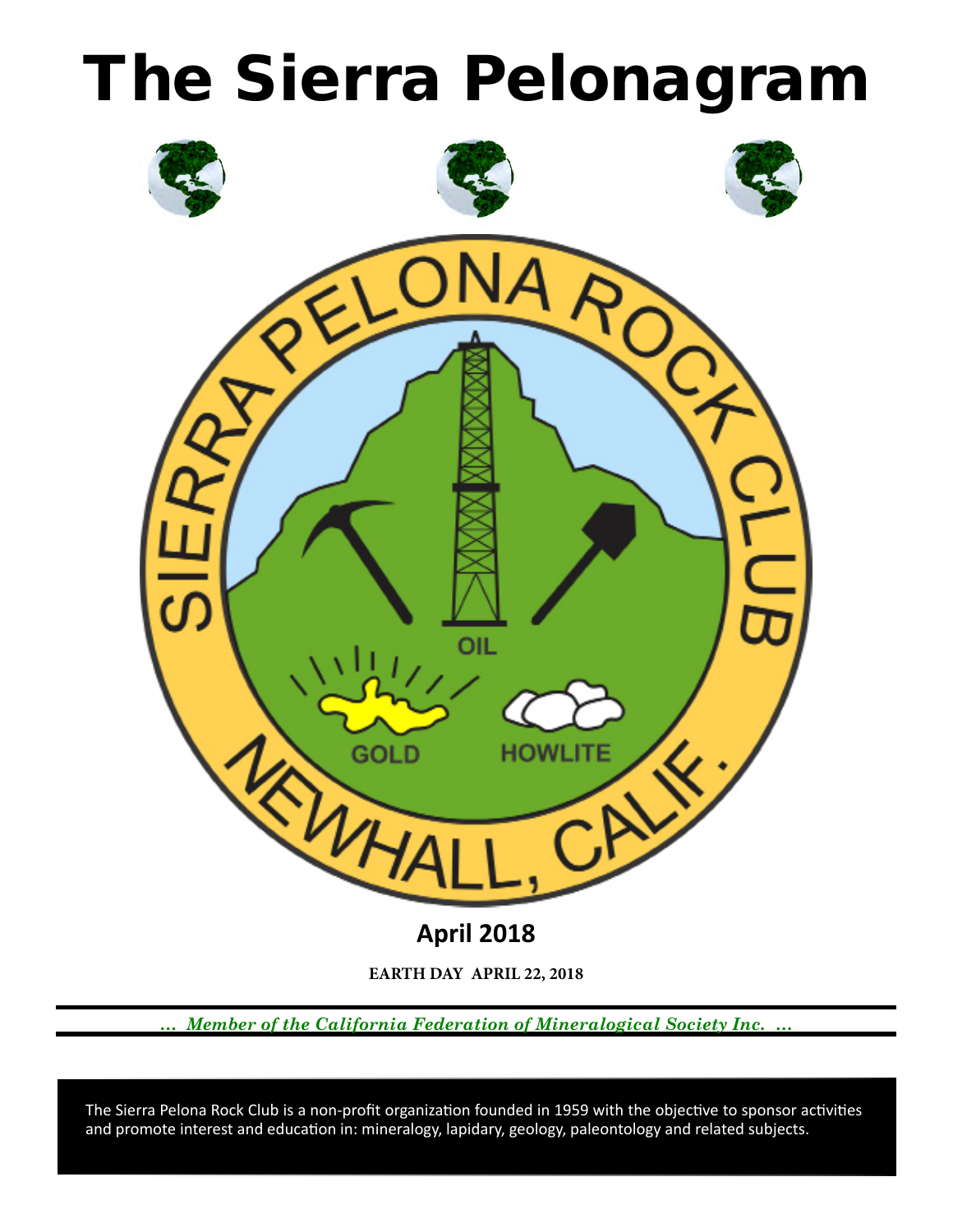### **SPRC Board Meeting April 2018**

 The board was called to order on April 3, 2018 at 7:09 PM.

 Members and guests need to sign waivers for field trips AND WORKSHOPS.

 The board voted to accept new members: Gerardo and Joaquin Guzman, and Adam and Alex Hamilton and Silvia Hamilton. WELCOME!

 The October 20th field trip will be to collect Bentonite in Coalinga, CA. There is a fee.

 On September 22nd we will go to our travertine claim and have a cookout.

 May 12th is the Placerita Canyon Open House. We will have a booth with specimens for sale and games. We need all members to volunteer for a shift. 9AM - 12 Noon or 12 Noon to closing (around 3 PM). It is really fun and our main fundraiser of the year.

 The board approved 2 nights, meals, and mileage for Evelyn Velie to attend the CFMS Conference.

Meeting adjourned at 8:03 PM.



Earth Day, April 22, 2018

# **Welcome New Members**

Gerardo Guzman Joaquin Guzman Silvia Hamilton Adam Hamilton Alex Hamilton

# **Birthdays**

**April** Lynn Alexander Kory Lindner Gerardo Guzman Mike Serino **May**

Joaquin Guzman Sarita Hyde Greg Mazourek Tristan Marsala Yolanda Resnick Michael Shane Ron Strathmann Steve Thomas Michael Wertz





# **Officers:**

President – Ron Rackliffe Vice‑President – Bill Webber Secretary: Shana Brunes-Ruiz Treasurer –Kay Denson Federation Director (CFMS/AFMS) --Evelyn Velie

# **Chairpersons:**

Claim--Mike Serino Donation Rock Table--Ron and Akiko Strathmann Equipment--Bill Webber Field Trips – Julie Tinoco Historian ‑Open Hospitality – Evelyn Velie Membership – Heidi Webber On-Line Presence (website)-- Larry Holt Pelonagram Publisher, Editor – Heidi Webber Programs –Tina White Publicity –Bruce Velie Sunshine--Brigitte Mazourek

The Sierra Pelona Rock Club, is a member of the California and American Federation of Mineralogical Societies, Inc. (CFMS/AFMS). The general club meetings (Open to the public) are at 7:30 PM, on the 3rd Tuesday of each month at:

# **The Clubhouse of the Greenbrier Mobile Estates EAST 21301 Soledad Canyon Rd Canyon Country, CA 91351**

Contact the Club or the Sierra Pelonagram Editor at:

**Sierra Pelona Rock Club P.O. Box 221256 Newhall, Ca. 91322** Or e‑mail: hwebber@pacbell.net *Visit the SPRC website [www.sierrapelona.com](http://www.sierrapelona.com/)*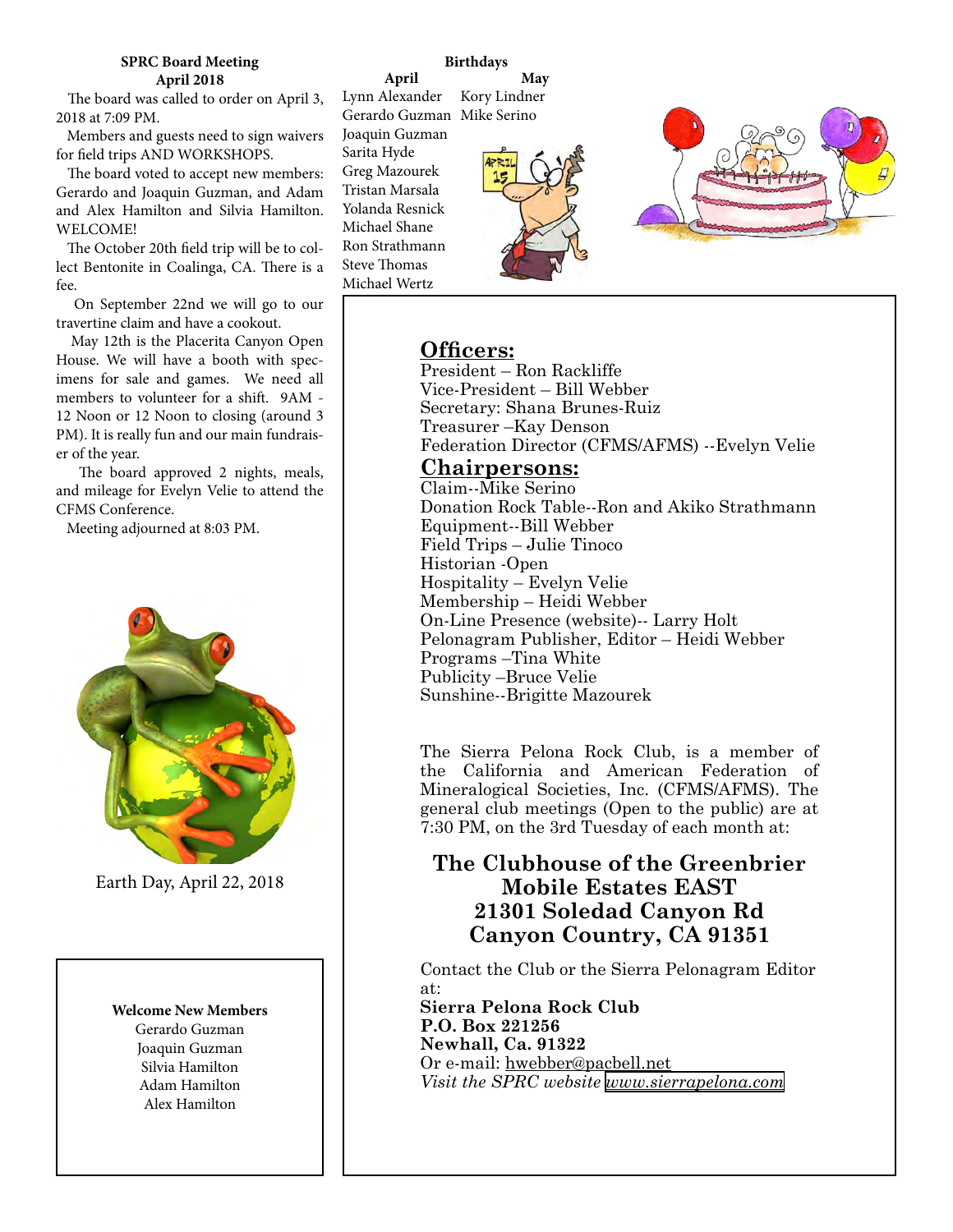

Hi Everybody,

We will have the print out of the schedule for this year and what we are collecting at our next meeting.

Those of us that were able to go to the Stoddard wells tailgate show and field trip had a good time, we had just a touch of rain, did not slow us down in the least. We collected all the material that we could carry and enjoyed the show.

We had another successful workshop at the Webber's and plenty of good food. Thanks again to Heidi and Bill for all their hard work and generous sharing of their home and talents. Yummy!

Looking forward to Shark tooth hill this month. "oh the shark bites, with its big teeth, and it keeps them pearly white"

Thanks, Ron R

Club Meeting 3/20/2018 Meeting Started: 7:37pm Meeting Ended: 8:20pm

 President Ron Rackliffe opened up the meeting with Pledge of Allegiance. Followed by passing out the New Member packets. Congratulations! We had 5 new prospects visiting. Then went over the Board Meeting Agenda.

 Tina White gave an amazing presentation of our next field trip coming up on April 21st, 2018. We will be going to Shark Tooth Hill at The Ernst Quarries outside of Bakersfield, CA. We will be collecting Marine fossil deposits. This is a pay site of \$40 for Adult admission and \$30 for Children admission. If there are more than 6 people going, each person will get \$10 off their admissions. The count at the meeting was 12 people wanting to go. Attached is the reservation confirmation and details.

 Things to bring with you trowel, short garden rake, dusk masks or bandana, sieve, gloves, hat, sunscreen, bucket, cushion to sit on, food, and water. The time we will leave from Mammoth Lane is still to be determined.

 We talked about the Rock Workshops taking place this year. The first one of the year is March 31st Saturday, at Bill and Heidi's house from10am to 3pm. Heidi will be hosting lunch. Lunch will be a \$5 donation per person.

We concluded our meeting, followed with the silent auction table and raffle.

 Thank you for everyone who brought snacks and drinks. The homemade treats were absolutely delicious! Your Club Secretary,

Shana Ruiz

### **Thank You for Your Reservation!**

### **OUR PRICING AND DIGGING OPTIONS HAVE CHANGED.**

Please review the attached information, complete one waiver per person, and present them upon arrival.

You are confirmed for SATURDAY APR 21, 2018 - attached is our information packet.

Check-in is between 7:30 and 7:45am at our staging point.

Our sign is on the north side of the road, it has "The Ernst Quarries" on it. If you pass "Camp Okihi", you have gone to far. Please call for directions if needed.

 A vehicle is required, no hikers or walking from the staging area is permitted. For safety reasons, a vehicle must stay with the participants (no drop offs).

Unfortunately, we CANNOT accept debit or credit card payments at this time.

Cash and checks are the ONLY methods of payment, and need to be presented prior to digging.

All persons entering the site must pay the general admission fee of \$40, and sign the attached waiver.

### **--WE LEAVE THE STAGING AREA PROMPTLY AT 8AM!--**

 If you cannot make the start time, please call or text (661) 319-7080 prior to 7:45am and we can attempt to accommodate you, but there are no guarantees.

We will caravan to the property and arrive by 8:15am. After a short tour, you are free to begin digging.

 **Children under 16 MUST be accompanied by an adult.** Children under 8 must remain with an adult at all times (No Exceptions). No dogs are allowed, this is for their safety. Many of the manageable hazards to humans are unmanageable and deadly to dogs.

If you have any questions please call or text: (661) 319-7080 or contact info@sharktoothhillproperty.com

Best Regards, The Ernst Quarries - Sharktooth Hill, CA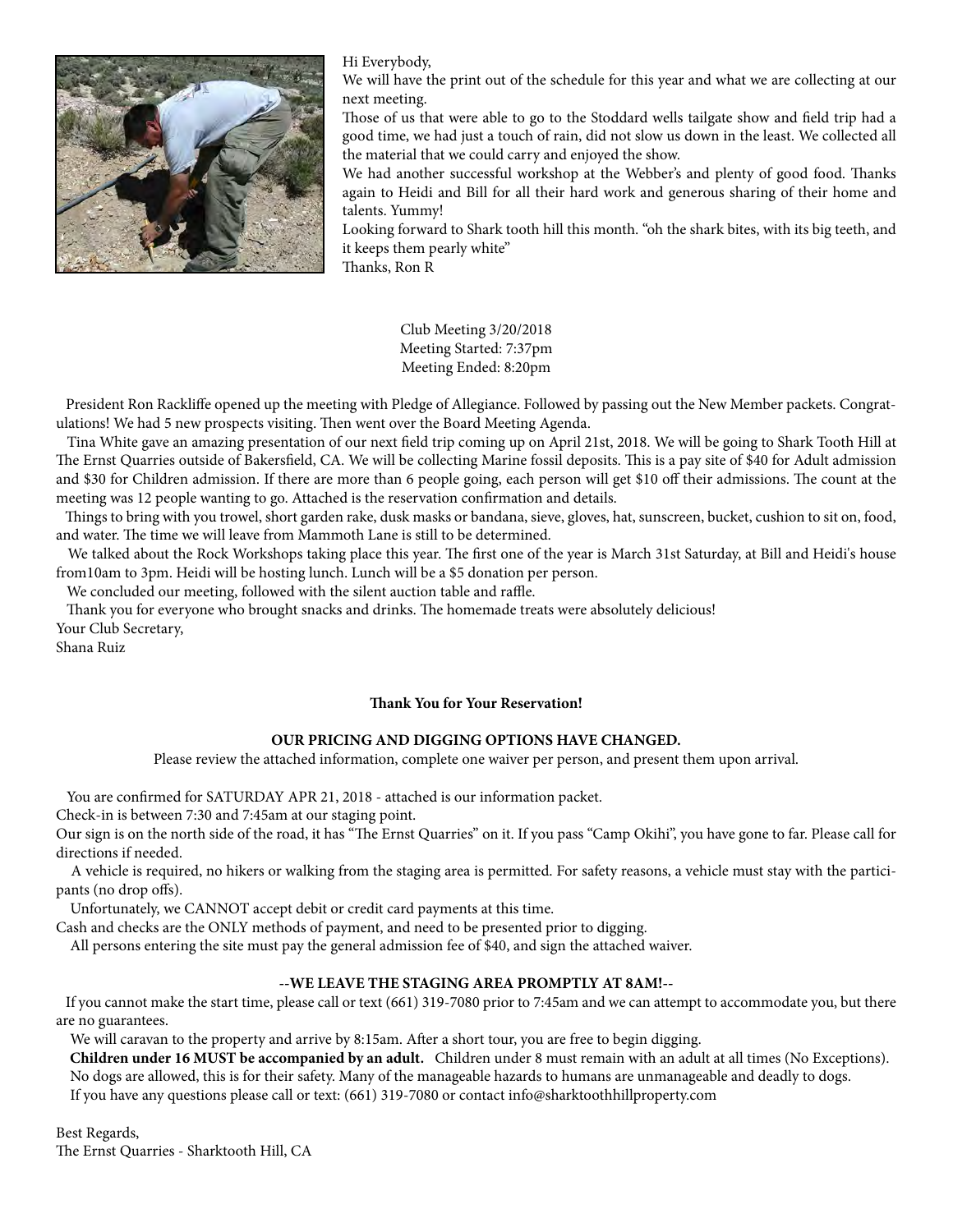# **Pegmatite**



Pegmatitic granite, Rock Creek Canyon, eastern Sierra Nevada, California. Note pink potassium feldspars and cumulate-filled chamber

 A pegmatite is a holocrystalline, intrusive igneous rock composed of interlocking phaneritic crystals usually larger than 2.5 cm in size (1 in); such rocks are referred to as pegmatitic.

 The word pegmatite derives from Homeric Greek, πήγνυμι (pegnymi), which means "to bind together", in reference to the intertwined crystals of quartz and feldspar in the texture known as graphic granite.

 Most pegmatites are composed of quartz, feldspar and mica, having a similar silicic composition as granite. Rarer intermediate composition and mafic pegmatites containing amphibole, Ca-plagioclase feldspar, pyroxene, feldspathoids and other unusual minerals are known, found in recrystallised zones and apophyses associated with large layered intrusions.

 Crystal size is the most striking feature of pegmatites, with crystals usually over 5 cm in size. Individual crystals over 10 metres (33 ft) long have been found, and many of the world's largest crystals were found within pegmatites. These include spodumene, microcline, beryl, and tourmaline.

 Similarly, crystal texture and form within pegmatitic rock may be taken to extreme size and perfection. Feldspar within a pegmatite may display exaggerated and perfect twinning, exsolution lamellae, and when affected by hydrous crystallization, macroscale graphic texture is known, with feldspar and quartz intergrown. Perthite feldspar within a pegmatite often shows gigantic perthitic texture visible to the naked eye.

## **General Description**

 The single feature that is diagnostic to all pegmatites is their large size crystal components. Pegmatite bodies are usually of minor size compared to typical intrusive rock bodies. Pegmatite body size is on the order of magnitude of one to a few hundred meters. Compared to typical igneous rocks they are rather inhomogeneous and may show zones with different mineral assemblages. Crystal size and mineral assemblages are usually oriented parallel to the wall rock or even concentric for pegmatite lenses.

## **Petrology**

 Crystal growth rates in pegmatite must be very slow to allow gigantic crystals to grow within the confines and pressures of the Earth's crust. Thus, the possible growth mechanisms in a wide variety of known pegmatites may likely involve a combination of the following processes;

• Low rates of nucleation of crystals coupled with high diffusivity to force growth of a few large crystals instead of many smaller crystals

• High vapor and water pressure, to assist in the enhancement of conditions of diffusivity

• High concentrations of fluxing elements such as boron and lithium which lower the temperature of solidification within the magma or vapor

• Low thermal gradients coupled with a high wall rock temperature, explaining the preponderance for pegmatite to occur only within greenschist metamorphic terranes

 Despite this hypothesis on likely chemical, thermal and compositional conditions required to promote pegmatite growth there are three main theories behind pegmatite formation:

**Metamorphic**: Pegmatite fluids are created by removal of volatiles from metamorphic rocks, particularly felsic gneiss, to liberate the right constituents and water, at the right temperature.

**Magmatic**: Pegmatites tend to occur in the aureoles of granites in most cases, and are usually granitic in character, often closely matching the compositions of nearby granites. Pegmatites thus represent exsolved granitic material which crystalizes in the country rocks. **Metasomatic**: Pegmatite, in a few cases, could be explained by the action of hot alteration fluids upon a rock mass, with bulk chemical and textural change.

 Metasomatism is currently not well favored as a mechanism for pegmatite formation and it is likely that metamorphism and magmatism are both contributors toward the conditions necessary for pegmatite genesis.

# **Mineralogy**

 The mineralogy of a pegmatite is in most cases dominated by some form of feldspar, often with mica and usually with quartz, being altogether "granitic" in character. Beyond that, pegmatite may include most minerals associated with granite and granite-associated hydrothermal systems, granite-associated mineralization styles, for example greisens, and somewhat with skarn associated mineralization.

 It is however impossible to quantify the mineralogy of pegmatite in simple terms because of their varied mineralogy and difficulty in estimating the modal abundance of mineral